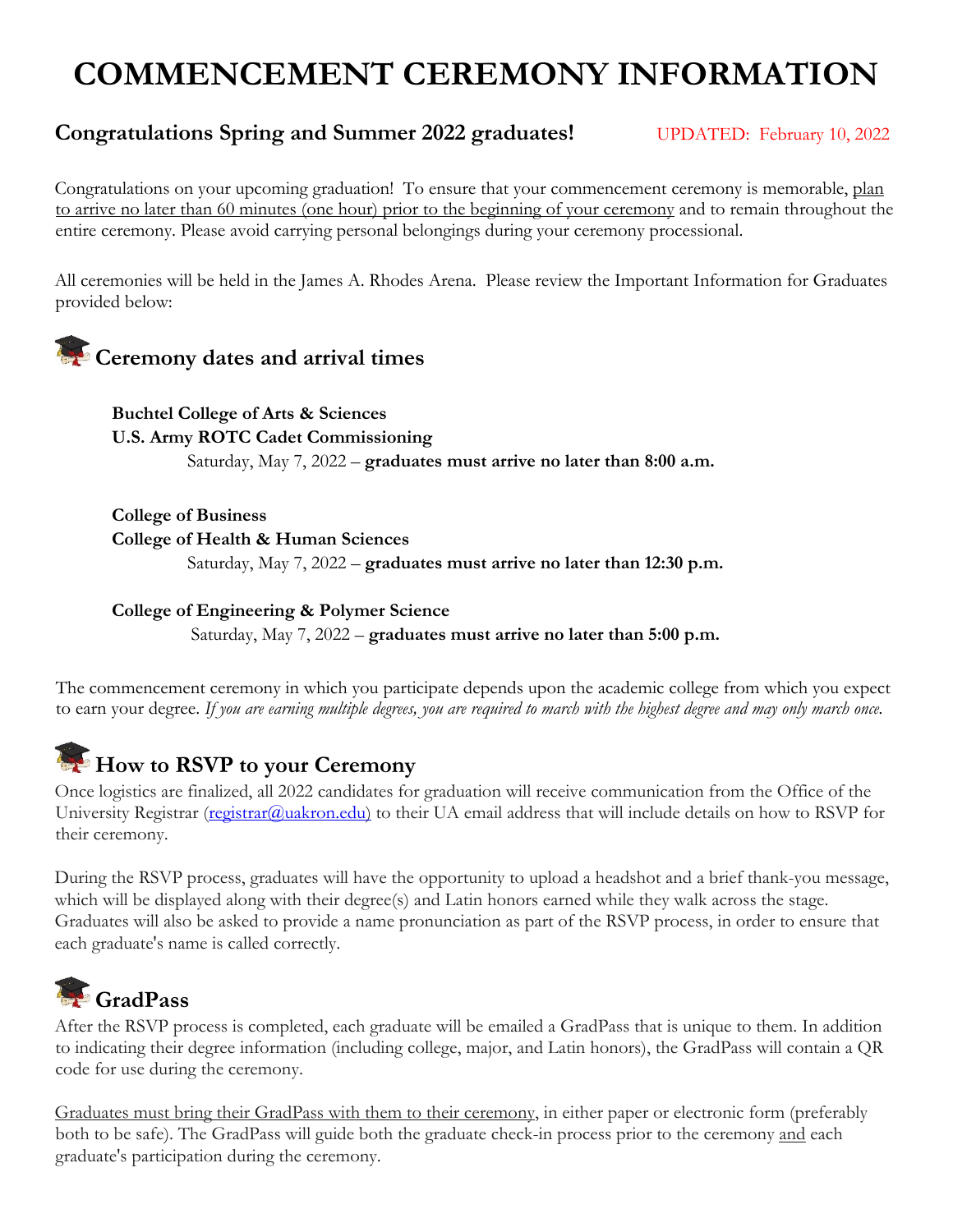During the degree conferral portion of the ceremony, immediately prior to receiving a diploma cover and crossing the stage, each graduate will scan the QR code on their GradPass, which will trigger both the display of their information (name, headshot, degree, Latin honors, and thank-you message) and the announcement of their name.

### **Caps and Gowns, Hoods**

**Caps and Gowns:** In order to participate in the ceremony, you must wear the appropriate cap and gown for the highest degree for which you applied. Caps and gowns are available for purchase [online](http://herff.ly/ua) as well as at the Barnes & Noble Bookstore in the Student Union and in the Polsky Building.

**Hoods:** Hoods for doctoral degree candidates will be presented on stage. Hoods for master's degree candidates are to be worn throughout the ceremony. Baccalaureate and associate degree candidates do not wear hoods.

#### **Honor Cords, Medallions and Recognition Symbols**

All undergraduate spring and summer 2022 graduates who have qualified to graduate with honors will receive the appropriate honor cords or medallion on the day of the ceremony.

If you are a member of a registered university organization which selects students from the entire University student body for membership and/or of a departmental or college honor society, you may wear appropriate recognition symbols. You may not wear any other insignias of affiliation or recognition during the ceremony.

#### **Guest Tickets**

Graduates will have access to five (5) guest tickets each. **There are NO extra tickets available**.

Each guest must have a ticket to enter, including infants and children in laps.

Doors will open one hour prior to the start of each ceremony. For the comfort and safety of all guests, please plan to remain seated until the conclusion of the commencement ceremony.

Once guest tickets are available, all 2022 graduates will receive communication via their UA email address that will include details on how to claim their guest tickets. Details will also be posted on [Graduation & Commencement](https://uakron.edu/registrar/graduation/) web page.

## **Guest Information**

Commencement is a formal celebration of each graduate's accomplishments, and appropriate attire is encouraged as part of the celebration. As guests plan their trip to the James A. Rhodes Arena for these ceremonies, they are encouraged to keep the following in mind:

**Seating:** Guests are advised that all seating in the venue is a combination of stadium and bleacher seating. None of the seats are padded, and many do not have seatbacks. All seating is available on a first-come, first-serve basis.

For a printable overview of guest information, please review our [Ceremony Guest Information](https://uakron.edu/registrar/docs/FamilyAndFriendsSpring2022.pdf) document.

#### **Accommodations for Guests With Special Needs**

Guests requiring accessible seating should plan to arrive no later than one hour prior to the ceremony to ensure that their needs are comfortably accommodated. Ushers will be available to provide assistance.